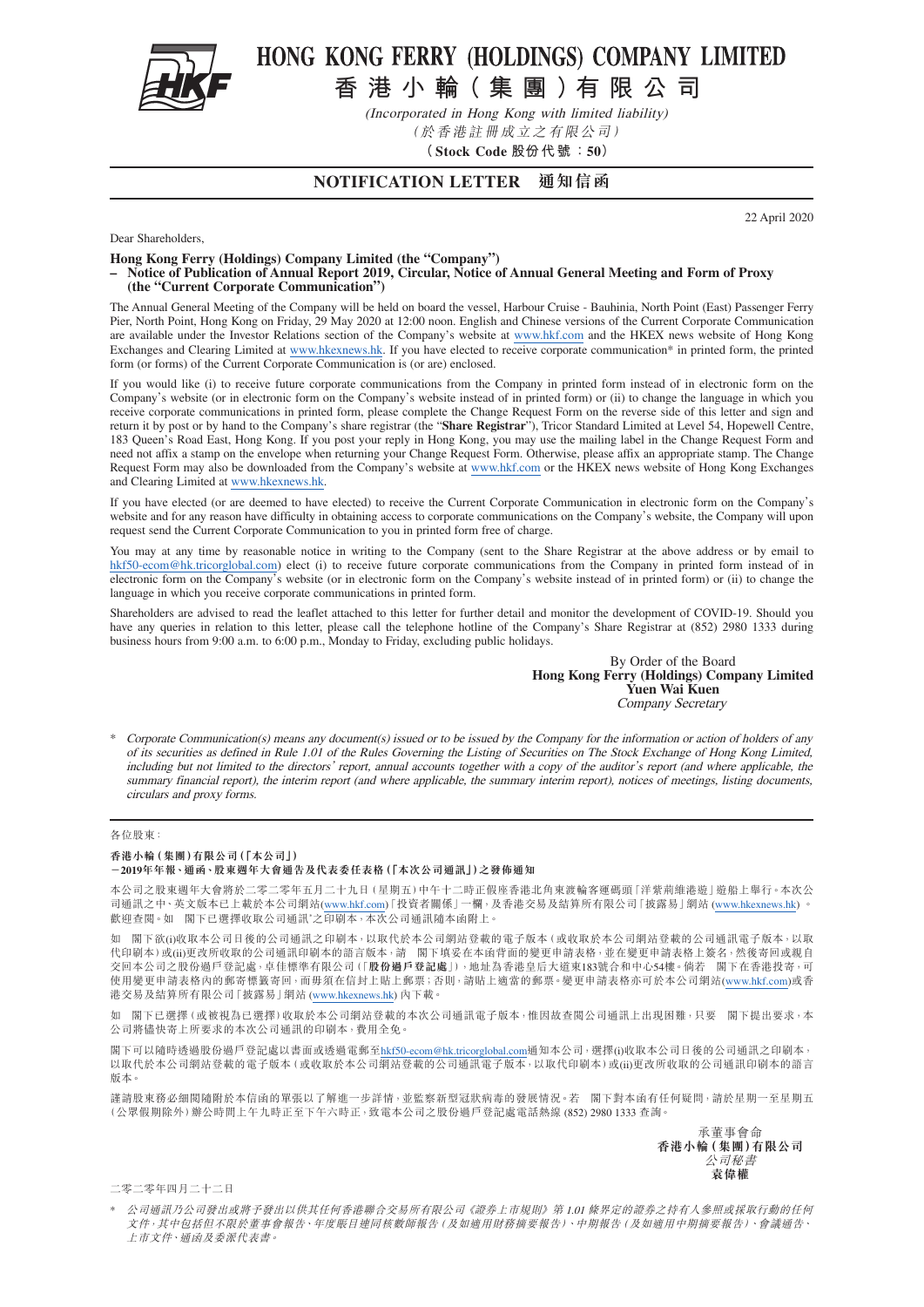# **CHANGE REQUEST FORM 變更申請表格**

| To:                                                                                                                                                                                                                                                                                                                                                                                                                                                                                                                                                                                                                                                                                                                                                                                                                                                                                                                                                                                                                                                                     | Hong Kong Ferry (Holdings) Company Limited<br>(the "Company") (Stock Code: 50)<br>c/o Tricor Standard Limited<br>Level 54, Hopewell Centre,<br>183 Queen's Road East, Hong Kong                                                                                                                                                                                                                     |  |       | 致:<br>香港小輪 (集團)有限公司<br>(「本公司」) (股份代號:50)<br>經卓佳標準有限公司<br>香港皇后大道東 183 號<br>合和中心 54 樓 |     |                                                      |  |                  |          |    |                        |  |  |  |  |
|-------------------------------------------------------------------------------------------------------------------------------------------------------------------------------------------------------------------------------------------------------------------------------------------------------------------------------------------------------------------------------------------------------------------------------------------------------------------------------------------------------------------------------------------------------------------------------------------------------------------------------------------------------------------------------------------------------------------------------------------------------------------------------------------------------------------------------------------------------------------------------------------------------------------------------------------------------------------------------------------------------------------------------------------------------------------------|-----------------------------------------------------------------------------------------------------------------------------------------------------------------------------------------------------------------------------------------------------------------------------------------------------------------------------------------------------------------------------------------------------|--|-------|-------------------------------------------------------------------------------------|-----|------------------------------------------------------|--|------------------|----------|----|------------------------|--|--|--|--|
| I/We have received the Current Corporate Communication (as defined on the reverse side of this form) in the English language, the Chinese language or in both languages or have elected (or<br>am/are deemed to have elected) to receive the Current Corporate Communication in electronic form on the Company's website.<br>本人/我們已收取本次公司通訊 (定義見本表格背面)之英文/中文印刷本或英文和中文印刷本或已選擇 (或被視為已選擇) 收取於本公司網站登載的本次公司通訊電子版本。                                                                                                                                                                                                                                                                                                                                                                                                                                                                                                                                                                                                                                                           |                                                                                                                                                                                                                                                                                                                                                                                                     |  |       |                                                                                     |     |                                                      |  |                  |          |    |                        |  |  |  |  |
| Part A<br>甲部                                                                                                                                                                                                                                                                                                                                                                                                                                                                                                                                                                                                                                                                                                                                                                                                                                                                                                                                                                                                                                                            | I/We would like to receive the Current Corporate Communication in printed form in the manner indicated below:<br>本人/我們現欲以下列方式收取本次公司通訊之印刷本:                                                                                                                                                                                                                                                          |  |       |                                                                                     |     |                                                      |  |                  |          |    |                        |  |  |  |  |
|                                                                                                                                                                                                                                                                                                                                                                                                                                                                                                                                                                                                                                                                                                                                                                                                                                                                                                                                                                                                                                                                         | (Please mark "X" in ONLY ONE of the following boxes 請從下列選擇中,僅在其中一個空格內劃上 [X]號)                                                                                                                                                                                                                                                                                                                       |  |       |                                                                                     |     |                                                      |  |                  |          |    |                        |  |  |  |  |
|                                                                                                                                                                                                                                                                                                                                                                                                                                                                                                                                                                                                                                                                                                                                                                                                                                                                                                                                                                                                                                                                         | I/We would like to receive the Current Corporate Communication in the English language only; OR<br>本人/我們現欲收取本次公司通訊之英文本; 或                                                                                                                                                                                                                                                                           |  |       |                                                                                     |     |                                                      |  |                  |          |    |                        |  |  |  |  |
|                                                                                                                                                                                                                                                                                                                                                                                                                                                                                                                                                                                                                                                                                                                                                                                                                                                                                                                                                                                                                                                                         | I/We would like to receive the Current Corporate Communication in the Chinese language only; OR<br>本人/我們現欲收取本次公司通訊之中文本;或                                                                                                                                                                                                                                                                            |  |       |                                                                                     |     |                                                      |  |                  |          |    |                        |  |  |  |  |
|                                                                                                                                                                                                                                                                                                                                                                                                                                                                                                                                                                                                                                                                                                                                                                                                                                                                                                                                                                                                                                                                         | I/We would like to receive the Current Corporate Communication in both the English language and the Chinese language.<br>本人/我們現欲收取本次公司通訊之英文和中文本。                                                                                                                                                                                                                                                    |  |       |                                                                                     |     |                                                      |  |                  |          |    |                        |  |  |  |  |
| I/We would like to change the way in which I/we receive future corporate communication* from the Company in the manner indicated below:<br>Part B<br>本人/我們現欲變更以下列方式收取公司將來的公司通訊 *:<br>乙部                                                                                                                                                                                                                                                                                                                                                                                                                                                                                                                                                                                                                                                                                                                                                                                                                                                                                 |                                                                                                                                                                                                                                                                                                                                                                                                     |  |       |                                                                                     |     |                                                      |  |                  |          |    |                        |  |  |  |  |
|                                                                                                                                                                                                                                                                                                                                                                                                                                                                                                                                                                                                                                                                                                                                                                                                                                                                                                                                                                                                                                                                         | (Please mark "X" in ONLY ONE of the following boxes 請從下列選擇中, 僅在其中一個空格內劃上 [X] 號)                                                                                                                                                                                                                                                                                                                     |  |       |                                                                                     |     |                                                      |  |                  |          |    |                        |  |  |  |  |
| in electronic form on the Company's website and receive an email notification or a notification letter of the publication of Corporate Communications on website<br>(Please provide your email address in the space below, whereupon the Company will send a notification of the availability of the Corporate Communications on the Company's website in the future. If no email address is provi<br>瀏覽在本公司網站發出之公司通訊電子版本,並收取公司通訊已在網上登載之電郵通知或通知函件<br>(請在以下位置提供 閣下之電郵地址,本公司會經該電郵地址通知 閣下日後本公司網站登載之公司通訊。如未有提供電郵地址,則只會發出有關公司通訊已<br>在網上登載的通知函件予 閣下。); <b>或</b>                                                                                                                                                                                                                                                                                                                                                                                                                                                                                                               |                                                                                                                                                                                                                                                                                                                                                                                                     |  |       |                                                                                     |     |                                                      |  |                  |          |    |                        |  |  |  |  |
| 電郵地址                                                                                                                                                                                                                                                                                                                                                                                                                                                                                                                                                                                                                                                                                                                                                                                                                                                                                                                                                                                                                                                                    | <b>Email Address</b>                                                                                                                                                                                                                                                                                                                                                                                |  |       |                                                                                     |     |                                                      |  |                  |          |    |                        |  |  |  |  |
|                                                                                                                                                                                                                                                                                                                                                                                                                                                                                                                                                                                                                                                                                                                                                                                                                                                                                                                                                                                                                                                                         | Please use BLOCK CAPITALS 請用正楷填寫<br>to receive the <b>printed English version</b> of all future Corporate Communications only; OR<br>僅收取所有日後公司通訊之英文印刷本;或<br>to receive the printed Chinese version of all future Corporate Communications only; OR<br>僅收取所有日後公司通訊之中文印刷本;或<br>to receive both printed English and Chinese versions of all future Corporate Communications.<br>同時收取所有日後公司通訊之英文及中文印刷本。 |  |       |                                                                                     |     |                                                      |  |                  |          |    |                        |  |  |  |  |
| 股東姓名*                                                                                                                                                                                                                                                                                                                                                                                                                                                                                                                                                                                                                                                                                                                                                                                                                                                                                                                                                                                                                                                                   | Name(s) of Shareholder(s) <sup>#</sup>                                                                                                                                                                                                                                                                                                                                                              |  |       | Signature <sup>#</sup>                                                              |     |                                                      |  |                  |          |    |                        |  |  |  |  |
| 簽署#<br>Please use BLOCK CAPITALS 請用正楷填寫<br>Address <sup>#</sup>                                                                                                                                                                                                                                                                                                                                                                                                                                                                                                                                                                                                                                                                                                                                                                                                                                                                                                                                                                                                         |                                                                                                                                                                                                                                                                                                                                                                                                     |  |       |                                                                                     |     |                                                      |  |                  |          |    |                        |  |  |  |  |
| 地址"                                                                                                                                                                                                                                                                                                                                                                                                                                                                                                                                                                                                                                                                                                                                                                                                                                                                                                                                                                                                                                                                     | Contact telephone number:                                                                                                                                                                                                                                                                                                                                                                           |  | Date: |                                                                                     |     |                                                      |  |                  |          |    |                        |  |  |  |  |
|                                                                                                                                                                                                                                                                                                                                                                                                                                                                                                                                                                                                                                                                                                                                                                                                                                                                                                                                                                                                                                                                         | 聯絡電話號碼:                                                                                                                                                                                                                                                                                                                                                                                             |  |       |                                                                                     | 日期: |                                                      |  |                  |          |    |                        |  |  |  |  |
|                                                                                                                                                                                                                                                                                                                                                                                                                                                                                                                                                                                                                                                                                                                                                                                                                                                                                                                                                                                                                                                                         | You are required to fill in the details if you download this Change Request Form from the Company's website or the website of Hong Kong Exchanges and Clearing Limited.<br>假如 阁下从本公司纲站或香港交易及結算所有限公司下載本變更申請表格,請填上有關資料。                                                                                                                                                                               |  |       |                                                                                     |     |                                                      |  |                  |          |    |                        |  |  |  |  |
| Notes 附註<br>Please complete all your details clearly.請 閣下清楚填妥所有資料。<br>1.<br>Tust complete an your datas cearry, the pharmal stander whose name stands first on the register of members of the Company in respect of the joint holding should sign this Change<br>Request Form in order for it to be valid. 如<br>2.<br>3.<br>4.<br>予處理。<br>Please note that English and Chinese versions of all the Company's corporate communications which have been sent to shareholders in the past 12 months are available from the<br>5.<br>Company on request. English and Chinese versions of all the Company's corporate communications are also available on the Company's website www.hkf.com for five years from<br>the date of first publication. 本公司備有於過去12 個月曾寄發予股東                                                                                                                                                                                                                                                                                                       |                                                                                                                                                                                                                                                                                                                                                                                                     |  |       |                                                                                     |     |                                                      |  |                  |          |    |                        |  |  |  |  |
| 5年載於本公司網站 ( <u>www.hkf.com</u> )上。                                                                                                                                                                                                                                                                                                                                                                                                                                                                                                                                                                                                                                                                                                                                                                                                                                                                                                                                                                                                                                      |                                                                                                                                                                                                                                                                                                                                                                                                     |  |       |                                                                                     |     |                                                      |  |                  |          |    |                        |  |  |  |  |
| 收集個人資料聲明<br>PERSONAL INFORMATION COLLECTION STATEMENT                                                                                                                                                                                                                                                                                                                                                                                                                                                                                                                                                                                                                                                                                                                                                                                                                                                                                                                                                                                                                   |                                                                                                                                                                                                                                                                                                                                                                                                     |  |       |                                                                                     |     |                                                      |  |                  |          |    |                        |  |  |  |  |
| "Personal Data" in this statement has the same meaning as "personal data" in the Personal Data (Privacy) Ordinance, Chapter 486 of the Laws of Hong Kong ("PDPO").本聲明中所指的「個人資料」具有香港 法例第486章 《個人資料』具有香港 法<br>(i)<br>Your supply of Personal Data to the Company is on a voluntary basis. If you fail to provide sufficient information, the Company may not be able to process your instructions. 閣下是自顧向本公司提供個人資料。<br>(ii)<br>* 副下未能提供足夠資料,本公司可能無法處理一關下之指示。<br>Tour Personal Data may be accessary for transferred by the Company to the Substitute of the Substitute of the Substitute of the Substitute of the Substitute of the Substitute of the Substit<br>(iii)<br>Not have the right to request access to and/or correction of your Personal Data in accordance with the provisions of the PDPO. Any such request for access to and/or correction of your Personal Data<br>should be in writing an<br>(iv)<br>This form is made in English and Chinese. In case of any inconsistency, the English version shall prevail.<br>本表格以英文及中文發出。中、英文版本內容如有任何不相符,概以英文版本為準。 |                                                                                                                                                                                                                                                                                                                                                                                                     |  |       |                                                                                     |     |                                                      |  |                  |          |    |                        |  |  |  |  |
|                                                                                                                                                                                                                                                                                                                                                                                                                                                                                                                                                                                                                                                                                                                                                                                                                                                                                                                                                                                                                                                                         |                                                                                                                                                                                                                                                                                                                                                                                                     |  |       |                                                                                     |     |                                                      |  |                  |          |    |                        |  |  |  |  |
|                                                                                                                                                                                                                                                                                                                                                                                                                                                                                                                                                                                                                                                                                                                                                                                                                                                                                                                                                                                                                                                                         | Please cut the mailing label and stick it on the envelope                                                                                                                                                                                                                                                                                                                                           |  |       |                                                                                     |     | MAILING LABEL 郵寄標籤<br><b>Tricor Standard Limited</b> |  |                  |          |    |                        |  |  |  |  |
| in order to return this Change Request Form to us.                                                                                                                                                                                                                                                                                                                                                                                                                                                                                                                                                                                                                                                                                                                                                                                                                                                                                                                                                                                                                      |                                                                                                                                                                                                                                                                                                                                                                                                     |  |       |                                                                                     |     |                                                      |  |                  | 卓佳標準有限公司 |    |                        |  |  |  |  |
|                                                                                                                                                                                                                                                                                                                                                                                                                                                                                                                                                                                                                                                                                                                                                                                                                                                                                                                                                                                                                                                                         | No postage is necessary if posted in Hong Kong.<br>閣下寄回本變更申請表格時,請將郵寄標籤剪貼於信封上。<br>如在本港投寄毋須貼上郵票。                                                                                                                                                                                                                                                                                                      |  |       |                                                                                     |     |                                                      |  | <b>Hong Kong</b> |          | 香港 | Freepost No: 37 簡便回郵號碼 |  |  |  |  |

✂